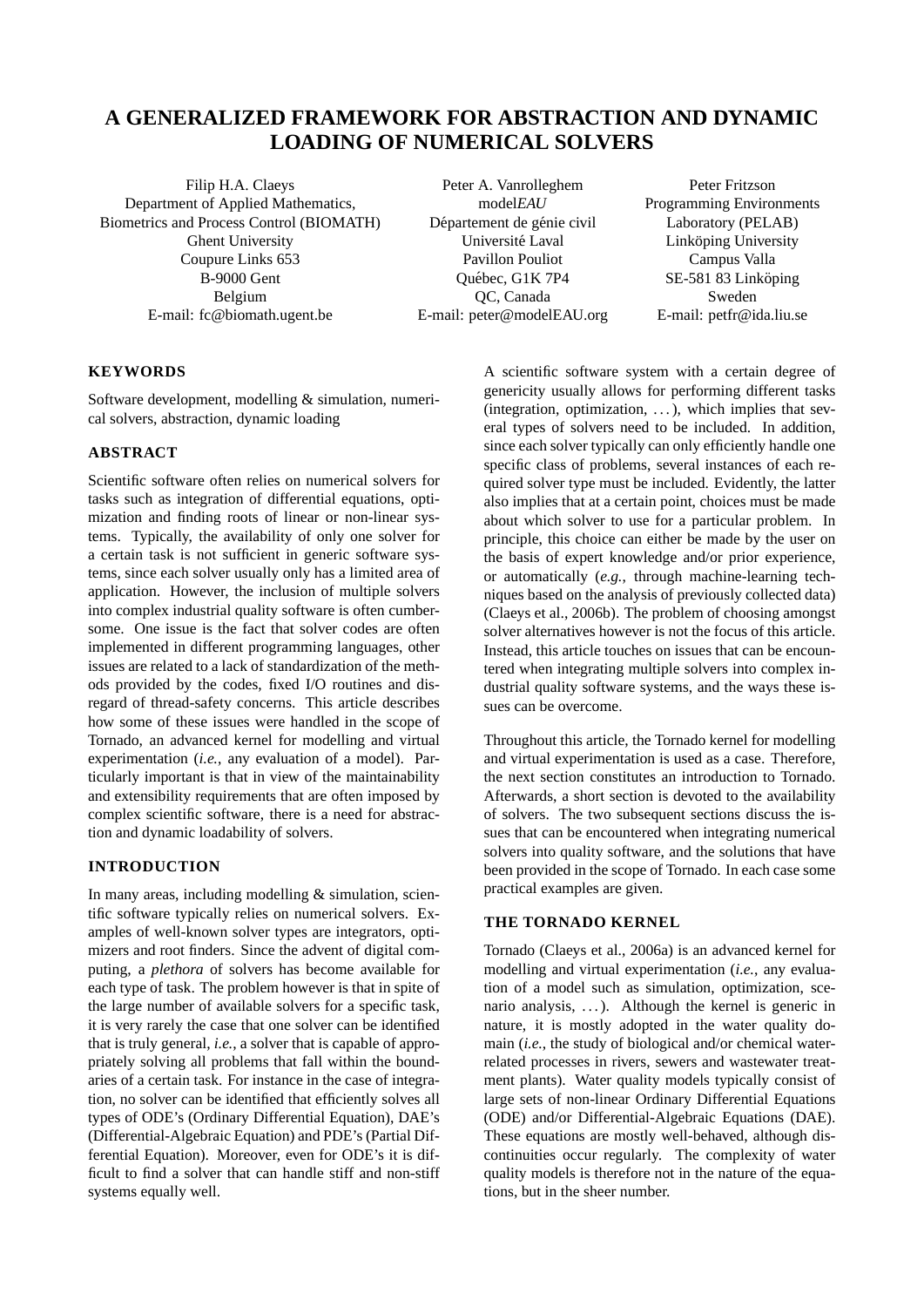The Tornado kernel attempts to offer a compromise between the computational efficiency of custom hard-coded (typically FORTRAN or C) model implementations and the flexibility of less computationally efficient generic tools such as MATLAB. In Tornado, hierarchical models are specified in high-level, declarative, object-oriented modelling languages such as MSL (Vanhooren et al., 2003) and Modelica (Fritzson, 2004). From these highlevel specifications, efficient executable code is generated by a model compiler. Using the executable models generated by the model compiler, Tornado allows for running a variety of so-called *virtual experiments*. Virtual experiments are the virtual-world counterpart of real-world experiments, similar to the way models relate to real-world systems (Kops et al., 1999).

For each type of virtual experiments that is implemented in Tornado, one or more numerical solver types are needed. Overall, Tornado includes solvers for integration of ODE's and DAE's, optimization of non-linear systems, root finding of linear and non-linear systems, random number generation, sampling from standard statistical distributions, and Latin Hypercube Sampling (LHS).

Tornado is portable across platforms and was designed according to the three-tier principle (Voth et al., 1998). Implementation was done in C++, using advanced language features. Most persistent representations of information types are XML-based. The grammar of these representations is expressed in XSD (XML Schema Definition) format and mimics very closely the internal representation of the respective types of information.

Several applications (graphical and other) can be built on top of Tornado. One example includes the next generation of the WEST® (Vanhooren et al., 2003) modelling and simulation tool for wastewater treatment plants.

# **SOLVER AVAILABILITY**

Solver codes for most numerical computation tasks are readily available from literature, lecture notes and on-line repositories (either public or commercial). A well-known book on numerical techniques is Press et al., 1992. Table 1 lists some of the most popular on-line resources.

Table 1: Popular numerical solver repositories

| <b>Repository</b> | <b>Description</b>           | URL                     |
|-------------------|------------------------------|-------------------------|
| Netlib            | Network Library              | http://www.netlib.org   |
| <b>GAMS</b>       | Guide to Available Math. s/w | http://gams.nist.gov    |
| <b>ACM TOMS</b>   | Transactions on Math. s/w    | http://www.acm.org/toms |
| <b>NAG</b>        | Numerical Algorithms Group   | http://www.nag.co.uk    |

### **EMBEDDING SOLVERS INTO QUALITY SOFTWARE: INTEGRATION ISSUES**

When integrating numerical solvers into quality software several issues can be encountered, which render this process often much less straightforward than integrating the same solvers into less demanding software such as prototype or research applications. Quality software (either commercial or non-commercial) is typically subject to a number of requirements that are related to stability, extensibility, maintainability and consistency. For instance, quality software will not allow for application crashes due to solver failures, nor will it allow for memory to be depleted due to iterative calls to a solver routine that does not perform proper memory management. One might argue that in modern software frameworks such as J2EE and .NET, issues such as these have become irrelevant. However, numerical computational efficiency is a major factor in scientific software kernels, and hence modern frameworks that rely on code interpretation, byte code compilation and/or garbage collection should preferably not be used. One will therefore notice that compiled languages such as FORTRAN, C and C++ remain popular for the development of scientific software kernels. As a result, the problem of integrating numerical solutions in quality software is largely restricted to the world of C/C++ and FORTRAN.

The following gives a non-exhaustive overview of issues that can be encountered when integrating numerical solvers into quality software:

- **Programming language heterogeneity**: A situation that commonly occurs is that the solver code that needs to be integrated into the application is programmed in a language that differs from the language of the encapsulating application. In practice this most often proves to be a minor problem. In case the languages are C and FORTRAN, there is compatibility at link-level by default, meaning that compiled objects written in C can call objects written in FORTRAN and *vice versa*. However, one must keep in mind that arrays are stored *row-major* in C and *column-major* in FORTRAN, some data transformations may therefore be required. Also, C++ has no trouble calling C and FORTRAN. However, in the opposite case compatibility is only ensured when the prototypes of the C++ functions to be called are preceded by the *export "C"* clause.
- **Lack of extensibility and maintainability**: The most direct way of integrating solver codes is through static linkage. Evidently, this implies that each time a new version of the solver code is to be integrated, re-linkage is required. Moreover, in case additional solver codes are to be added, modifications of the application code, recompilation and re-linkage are required. Clearly, in view of extensibility and maintainability, a mechanism that allows for solvers to be loaded dynamically is required.
- **Function signature heterogeneity**: Inevitably, solvers for different tasks (integration, optimiza-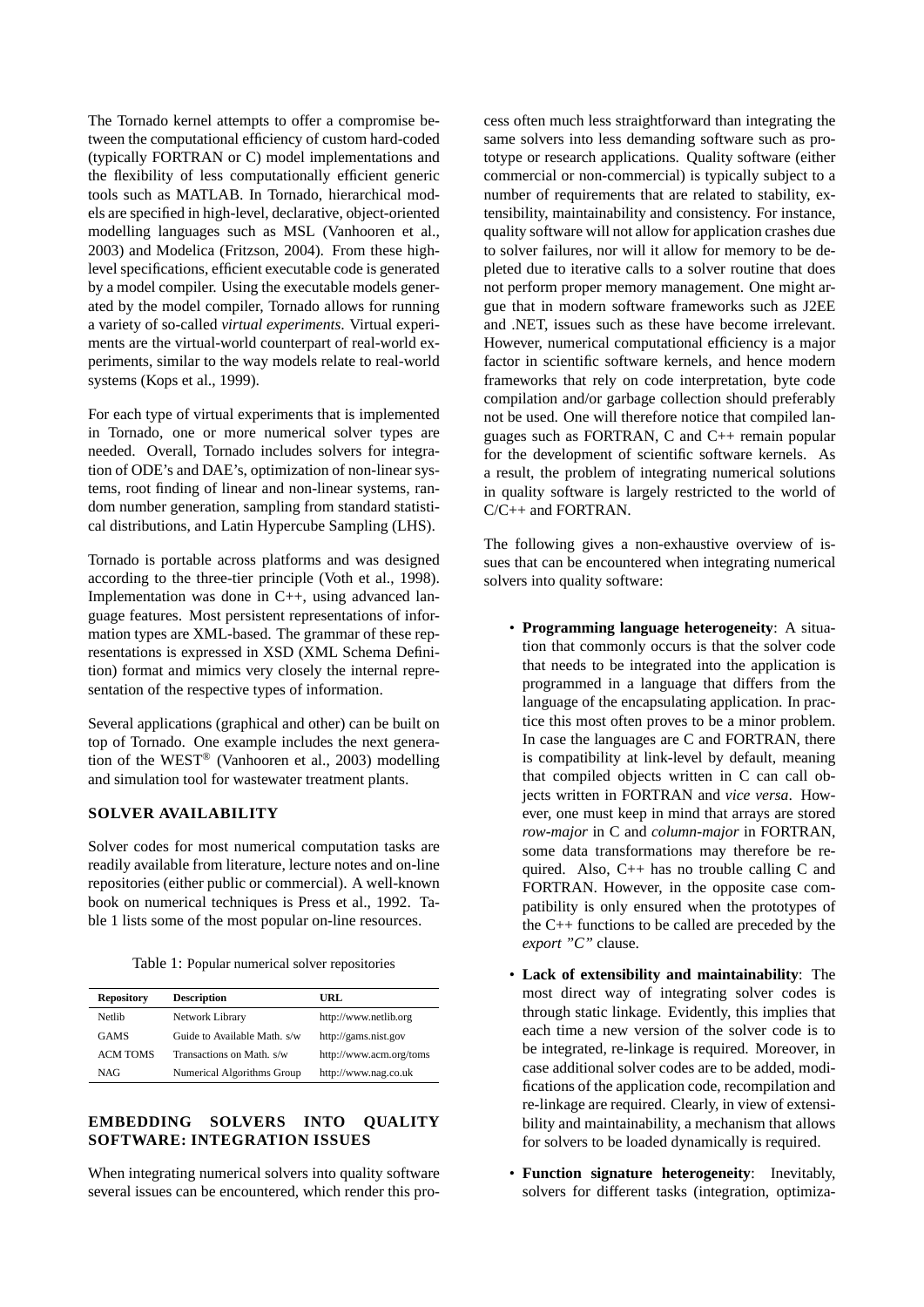tion,  $\ldots$ ) will have different signatures. However, since solver codes for the same task may have very different origins, their function signatures are in practice also very different. In order to allow for the development of application code that is independent of the particular solver that is being used, an intermediate abstraction layer is required.

- **Solver setting heterogeneity**: Each solver typically has a number of configuration options or settings. In the case of integrators, these settings for instance include stepsizes and tolerances. Solvers that perform similar tasks may not only have a different number of settings, often settings that have the same meaning are named differently, or settings with the same name have a somewhat different meaning. The confusion that arises from this should be overcome through the introduction of a flexible solver setting querying and updating mechanism.
- **Lack of I/O flexibility**: It is very common for solvers to generate messages during processing. These messages can be classified as error messages, warnings and informational messages. Typically these messages are written directly to the console (*i.e.*, standard output - *stdout*). Sometimes a distinction is made between standard output for informational messages and warnings and standard error (*stderr*) for errors. Clearly, this behavior may be very undesirable when a solver is integrated in an application, since in this case output may have to be sent to a log file or a widget that is part of a GUI (Graphical User Interface).
- **Lack of thread-safety**: An issue that is nearly always overlooked by most authors of solver codes is thread-safety. If one wants to keep all deployment options of a solver code open, one should not make any assumptions as to the use of the solver in a single-threaded or multi-threaded context. This specifically means that global variables (*i.e.*, COM-MON blocks in FORTRAN) should not be used. Solvers that rely on global data will hamper deployment in types of applications such as MDI (Multiple Document Interface) GUI's and multithreaded computation servers.
- **Unappropriate memory management**: Numerical solvers usually refrain from the extensive use of dynamically allocated memory in order to maximize efficiency. However, in case dynamically allocated memory is used, it should be properly managed and cleaned up upon exit of the solver routines. In practice, solvers often do not (or only partly) clean up dynamically allocated memory in case of solver failures. In applications where a large number of calls to such a solver occur, depletion of memory is to be expected.

### **THE TORNADO SOLVER FRAMEWORK**

Since Tornado has to deal with various solver types (in order to support the respective types of virtual experiments), and for each type of solver, multiple solver implementations need to be available (in order to cover as many areas of application), a generalized solver framework was developed. The framework is based on dynamic loading and run-time querying of solver plug-ins (i.e., DLL's on Windows and shared objects on Linux). Solver plugins are loaded and registered in an internal data structure during startup of the application. Afterwards, registered solvers can be used by one or more virtual experiments, possibly concurrently. Solver codes contained in plugins are wrapped by an abstraction layer and are equipped with a data structure that allows for run-time querying and updating of solver settings. The remainder of this section gives a more structured description of the implementation of the Tornado solver framework.

#### **Inheritance hierarchy**

Tornado was designed in an object-oriented manner, which implies that the software is based on classes that are structured according to an inheritance hierarchy. All classes are based on one or more abstract interfaces (Stroustrup, 1997). In order to distinguish implementation classes from abstract interfaces, the names of implementation classes are prefixed with a capital "C", while abstract interfaces are prefixed with a capital "I". Figure 1 depicts an excerpt from the solver base class inheritance hierarchy in Tornado. The figure shows that all classes are derived from an abstract interface. From the most general solver base class (which only contains two methods: *Reset()* and *Solve()*), other base classes have been derived that are related to each type of task for which a solver is required. As the figure is only an except from the complete hierarchy, only base classes for root finding, integration and optimization are shown. In reality, Tornado supports a wider variety of solver types.



Figure 1: Solver inheritance hierarchy (excerpt)

The figure also shows that *SolveRoot*, *SolveInteg* and *SolveOptim* all contain a method named *Configure()* (next to some other less important methods that are not shown). This method configures the solver with pointers to a num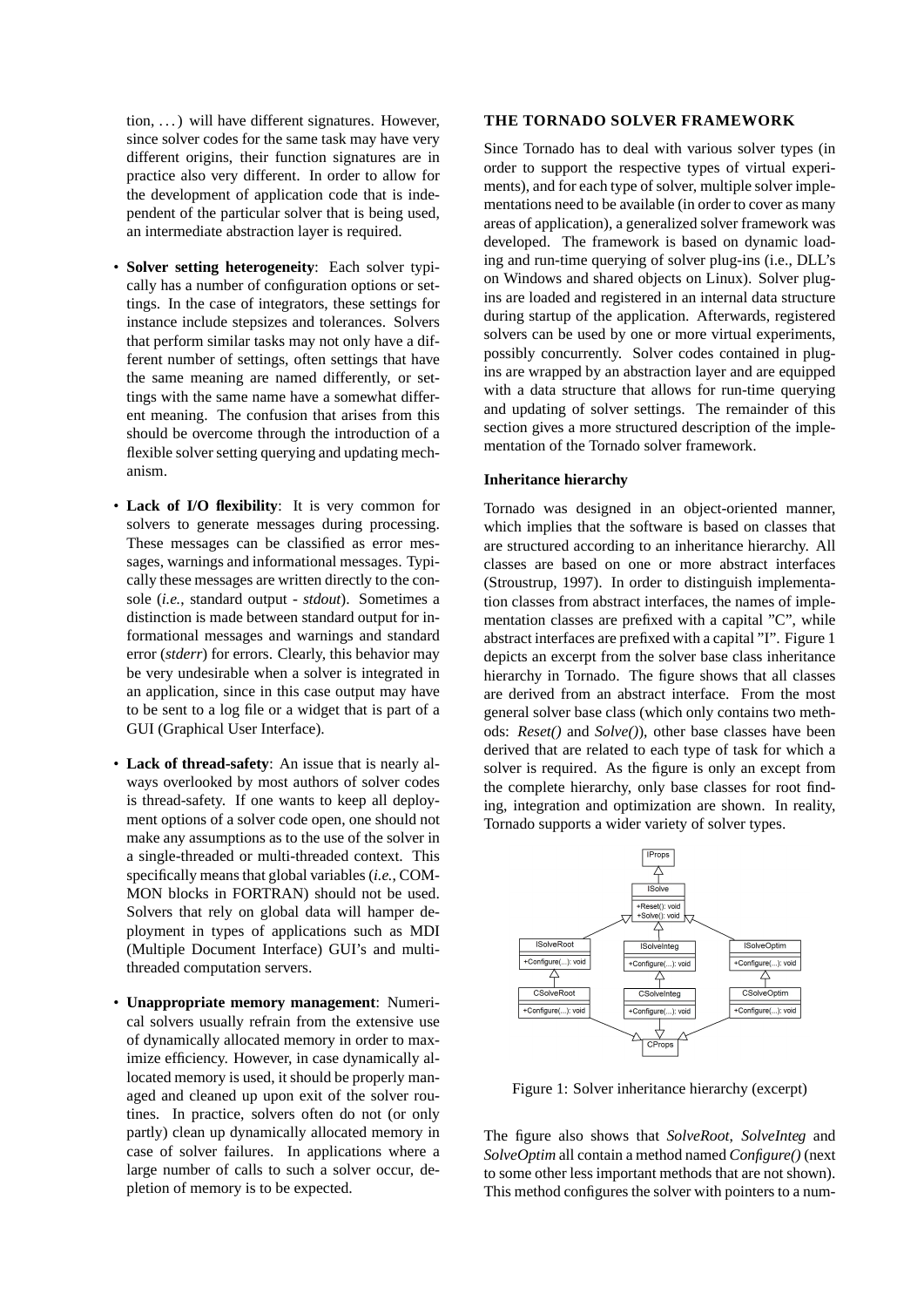ber of entities that are required for the operation of the solver. As an example, Table 2 lists the arguments of this method for the integrator solver base class. The purpose of the callback arguments will be explained further in this section.

Table 2: Arguments of the SolveInteg::Configure() method

| Argument        | <b>Description</b>                                |
|-----------------|---------------------------------------------------|
| CallbackMessage | Called when messages are generated                |
| CallbackStop    | Called to discover if processing is to be stopped |
| CallbackLicense | Called to discover if the solver is licensed      |
| CallbackTime    | Called when the integration time is incremented   |
| Model           | Reference to the model to be integrated           |
| Input           | Reference to the model's input providers          |
| Output          | Reference to the model's output acceptors         |
|                 |                                                   |

Figure 1 also shows that abstract interfaces and base classes are derived from a class named *Props*, which stands for *properties*. This class implements a mechanism for specification and run-time querying of solver settings and will also be discussed later in this section.

All solvers codes that are to be integrated into Tornado should be part of the Tornado solver hierarchy (*i.e.*, derived from one of the solver base classes). In most cases a thin layer of wrapper code as well as some modifications of the solver code itself are required to this end.

#### **Dynamic loading**

Solver implementations derived from the base classes of the Tornado solver hierarchy are to be wrapped as a dynamically loadable object (DLL or shared object) before they can be loaded into Tornado. In order to allow for this mechanism to be ported to as many platforms as possible, simplicity has been favored to the largest extent. In fact, the only two functions that are expected to be exported by the dynamically loadable object are the following:

```
wchar_t* GetID();
void* Create();
```
The first function should return a string that uniquely identifies the solver that is contained within the dynamically loadable object. This string should be structured as follows: *Tornado.Solve.*<*SolverType*>*.*<*SolverName*>. For example, in case of a Runge-Kutta 4 solver an identifier such as *Tornado.Solve.Integ.RK4* could be used.

The second function is expected to act as a factory (Gamma et al., 2003) for solver instances, *i.e.*, when called it should return a new instance of the solver class. For reasons of simplicity, the most general pointer type (*void\**) is used as a return data type. Evidently, after calling the *Create()* method Tornado will apply the appropriate casting.

As mentioned before, Tornado will load solver plug-ins

at startup. The list of plug-ins to be loaded is specified in the main configuration file for Tornado, which is an XML document with a predefined grammar. The following sample configuration file shows that 6 solvers are to be loaded (3 integrators, 2 optimizers and 2 root finders). The names mentioned are plug-in files names, which could be absolute or relative path names (possibly containing environment variables). At the moment a total of 36 solver plug-ins are available for Tornado.

```
<Tornado>
  <Main Version="1.0">
    <Props/>
    <Plugins>
      <Plugin Name="SolveIntegCVODE"/>
      <Plugin Name="SolveIntegDASSL"/>
      <Plugin Name="SolveIntegRK4"/>
      <Plugin Name="SolveOptimPraxis"/>
      <Plugin Name="SolveOptimSimplex"/>
      <Plugin Name="SolveRootBroyden"/>
      <Plugin Name="SolveRootHybrid"/>
    </Plugins>
    <Units/>
  </Main>
</Tornado>
```
#### **Properties**

In Tornado, solver settings (such as tolerances or stepsizes for integrators) are not manipulated through specialized method calls, for every solver has its own distinct settings. A more general system is therefore required to be able to manipulate solvers in a plug-and-play fashion. The solution that is implemented by Tornado is based on a map (or dictionary) of so-called *properties* that is to be provided by each solver. Each property is a structure that contains the members listed in Table 3.

Table 3: Property members

| <b>Name</b> | Type                               | <b>Description</b>               |
|-------------|------------------------------------|----------------------------------|
| <b>Name</b> | wstring                            | Property name                    |
| DataType    | TDataType                          | Boolean, Integer, Real or String |
| AccessType  | TAccessType                        | Read-only or Read/Write access   |
| Description | wstring                            | <b>Textual description</b>       |
| Default     | <b>CValue</b>                      | Default value                    |
| Range       | pair <cvalue, cvalue=""></cvalue,> | Lowerbound and Upperbound        |
| Value       | CValue                             | Actual value                     |
|             |                                    |                                  |

In reality, the situation is somewhat more complicated than this, since actual values and meta-information (all other property members except for the actual value) are stored separately in Tornado. Figure 2 contains an informal Entity Relationship (ER) diagram that gives some more detail. It shows that the properties structure (*CProps*) that is associated with a solver consists of two elements: a map of values (*ValueMap*) and a list of meta-information structures (*PropsInfo*). There is a 1-to-1 mapping between values and meta-information structures based on the uniqueness of property names.

Figure 3 contains an informal ER diagram for the *CValue*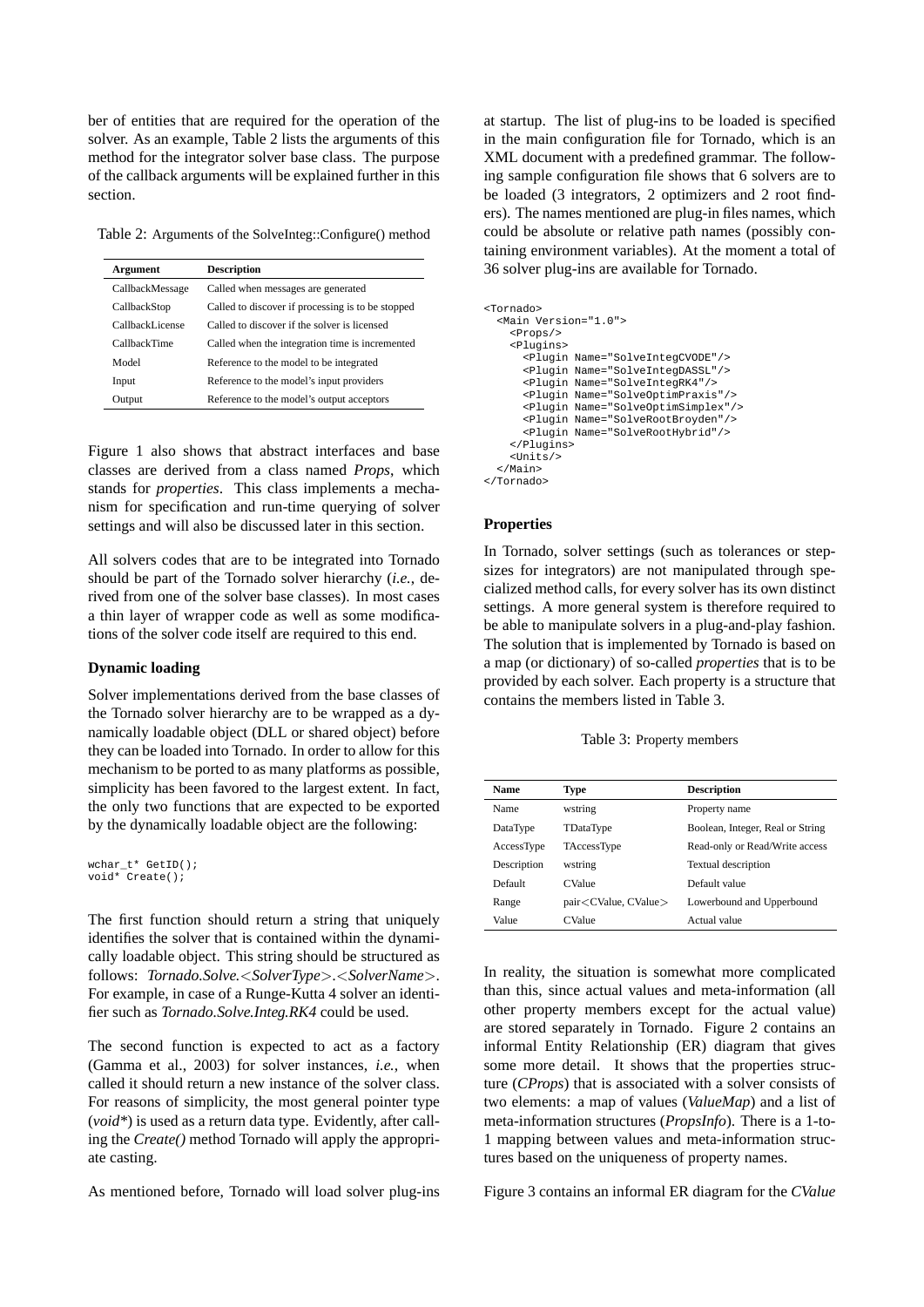

Figure 2: CProps ER diagram

structure. It shows that it contains a specification of the data type of the value, and a union containing an overlay of instances of the various possible data types (Boolean, Integer, Real, String). From this also follows that the inclusion of a data type specification in *CValue* is actually redundant, as the data type is also stored in the metainformation that is associated with a property.



Figure 3: CValue ER diagram

One will notice that the meta-information structure contains a range of validity expressed as a lowerbound and upperbound. Lowerbounds and upperbounds will only be used in their true sense when the data type is either Integer or Real. However, in case the data type is set to String, a special meaning will be attached to the lowerbound. By assigning it a string composed of sub-strings separated by semicolons, it can be enforced that the value of the property can only be set to one of the sub-strings. No other values will hence be accepted.

Table 4 contains an overview of the properties that are supported by the CVODE integrator plug-in for Tornado, which originates from the SUNDIALS suite (http://www.llnl.gov/CASC/sundials). The first three properties in this table are read-only. These properties provide some information on the characteristics of the solver, which is a first step towards automated solver selection.

### **Callbacks**

In Tornado, solvers interact with their encapsulating application through callbacks. In an object-oriented context such as the Tornado framework, callbacks are implemented through abstract interfaces. In this case, these interfaces are to be implemented by the encapsulated application and called by the solver when certain events occur. The idea behind this is that the ultimate decision on how

Table 4: Properties of CVODE integrator

| <b>Name</b>              | <b>Type</b> | <b>Access</b> | <b>Default</b> | Range         |
|--------------------------|-------------|---------------|----------------|---------------|
| ModelTypes               | S           | R             | <b>ODE</b>     |               |
| StepSizeType             | S           | R             | Variable       |               |
| <b>IsStiffSolver</b>     | B           | $\mathbb{R}$  | true           |               |
| MaxNoSteps               | I           | R/W           | $\theta$       | $0 - \infty$  |
| AbsoluteTolerance        | R           | R/W           | $1e-7$         | $0 - \infty$  |
| <b>RelativeTolerance</b> | R           | R/W           | $1e-7$         | $0 - \infty$  |
| LinearMultistepMethod    | S           | R/W           | Adams          | Adams;BDF     |
| <b>IterationMethod</b>   | S           | R/W           | Functional     | Functional;   |
|                          |             |               |                | <b>Newton</b> |
| LinearSolver             | S           | R/W           | Dense          | Dense; Band;  |
|                          |             |               |                | Diag;SPGMR    |
| CVBandUpperBandwidth     | Ī           | R/W           | $\theta$       | $0 - \infty$  |
| CVBandLowerBandwidth     | Ī           | R/W           | $\theta$       | $0 - \infty$  |
| <b>CVSPGMRGSType</b>     | S           | R/W           | ModifiedGS     | ModifiedGS;   |
|                          |             |               |                | ClassicalGS   |

to handle a certain event should not be with the solver, but with the application. The most notable situation in which callbacks are required occurs when the solvers generates a message (info, warning or error). The solver should not directly output this message (*e.g.*, to the console), but rather pass on the message to the application. The application will then take the appropriate action, *e.g.*, display the message in a text widget or pop up an error dialog box. Callback interfaces are usually quite simple in Tornado. This is illustrated by the following code fragment that shows the declaration of the message callback interface.

```
class ICallbackMessage
  public:
    virtual void
    Info(const std::wstring& Message) = 0;
    virtual void
    Warning(const std::wstring& Message) = 0;
    virtual void
    Error(const std::wstring& Message) = 0;
};
```
As is shown in Table 2, integrator solvers can make use of 4 callbacks in Tornado. Next to the message callback, there is also a callback for testing if the user has requested for processing to be aborted. In addition, there are callbacks for testing if the solver plug-in is appropriately licensed and for notifying the application about the incrementation of the integration time. Other types of solvers (optimizers, root finders, . . . ) will support a different set of callbacks. A subset of callbacks, consisting of a message and stop callback, will however always be present.

### **Thread-safety**

{

The Tornado kernel has been conceived as a multithreaded software system. Most notable example is the